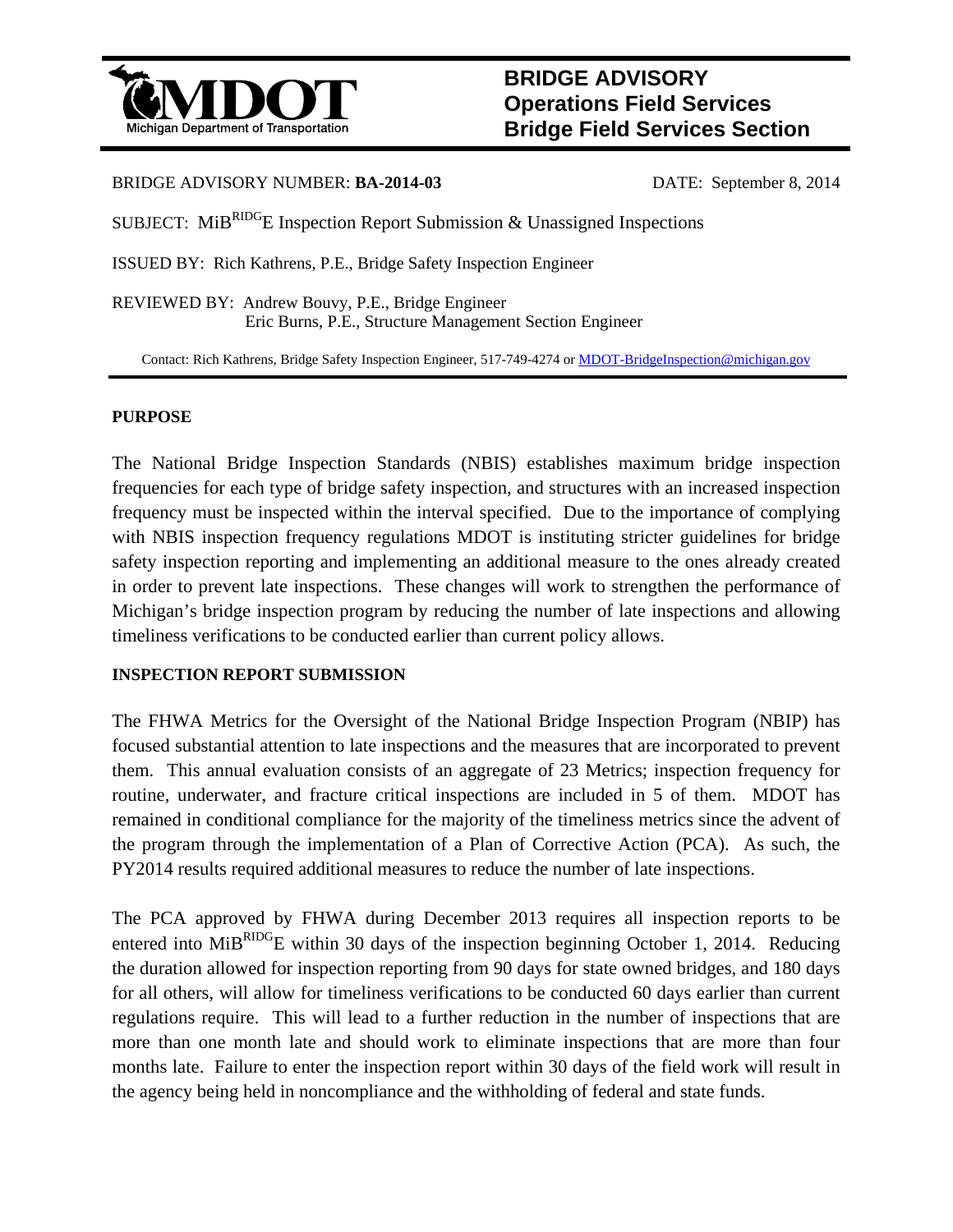Reports may be edited by the inspection team leader in order to improve the quality of comments or recommendations that were compiled. These modifications may be completed in  $MiB^{RIDG}E$ for a period of 90 days for state owned bridges, and 180 days for others, from the date of inspection. If changes are to be made within the timeframes specified the inspection team leader may request the bridge owner to reassign the report if the inspection assignment has expired.

#### **UNASSIGNED INSPECTION ADVERTISEMENT**

In 2006 preemptive notifications were created for inspections that were due within 3 months, and in 2010 MDOT began sending automated email notifications to bridge owners for inspections that were 30 days past due. These measures have proven successful at reducing the number of late inspections; however, the state has not reached a full compliance finding during the annual FHWA reviews. MDOT has worked to correct this through manual efforts such as phone calls and/or emails that consume time and resources.

In order to improve efficiency and further reduce the amount of late inspections, MDOT will be reviewing the list of agencies with upcoming inspections that have not been assigned to an inspector. For those agencies that do not have their inspections assigned 30 days before the month due MDOT will post a list of agencies who have unassigned inspections on a monthly basis beginning October 1, 2014. This posting will be made available on the MDOT Bridge Operations web page during each month and include the agency name and type of inspections to be completed.

In order not to receive additional notifications, bridge owners should assign their inspections to an inspection team leader one month prior than the month they are due. This includes local agencies who perform inspections with internal inspection team leaders or bridge owners that perform the work themselves.

#### **DELAYED INSPECTIONS**

In the event that a portion of a structure cannot be inspected due to environmental limitations or an unforeseen occurrence the bridge owner must still request the inspection team leader to begin the inspection and rate the components that may safely be inspected. Documentation of the cause and expected date of return to finish the inspection must be provided in the General Notes field of the BSIR. Once conditions allow the inspection to be completed the report must be updated accordingly to accurately reflect the observed condition of the elements that could not be initially inspected.

If an inspection cannot be completed on-time due to delayed approvals for consultant contracts, emergencies, or any other causes the bridge owner shall submit a notification to **MDOT**-BridgeInspection@michigan.gov. The information that is provided should include the reason for the delay, affected bridges, and expected date that the issue will be mitigated. This will enable proper response to FHWA during inquiries that originate from the NBIP metrics review.